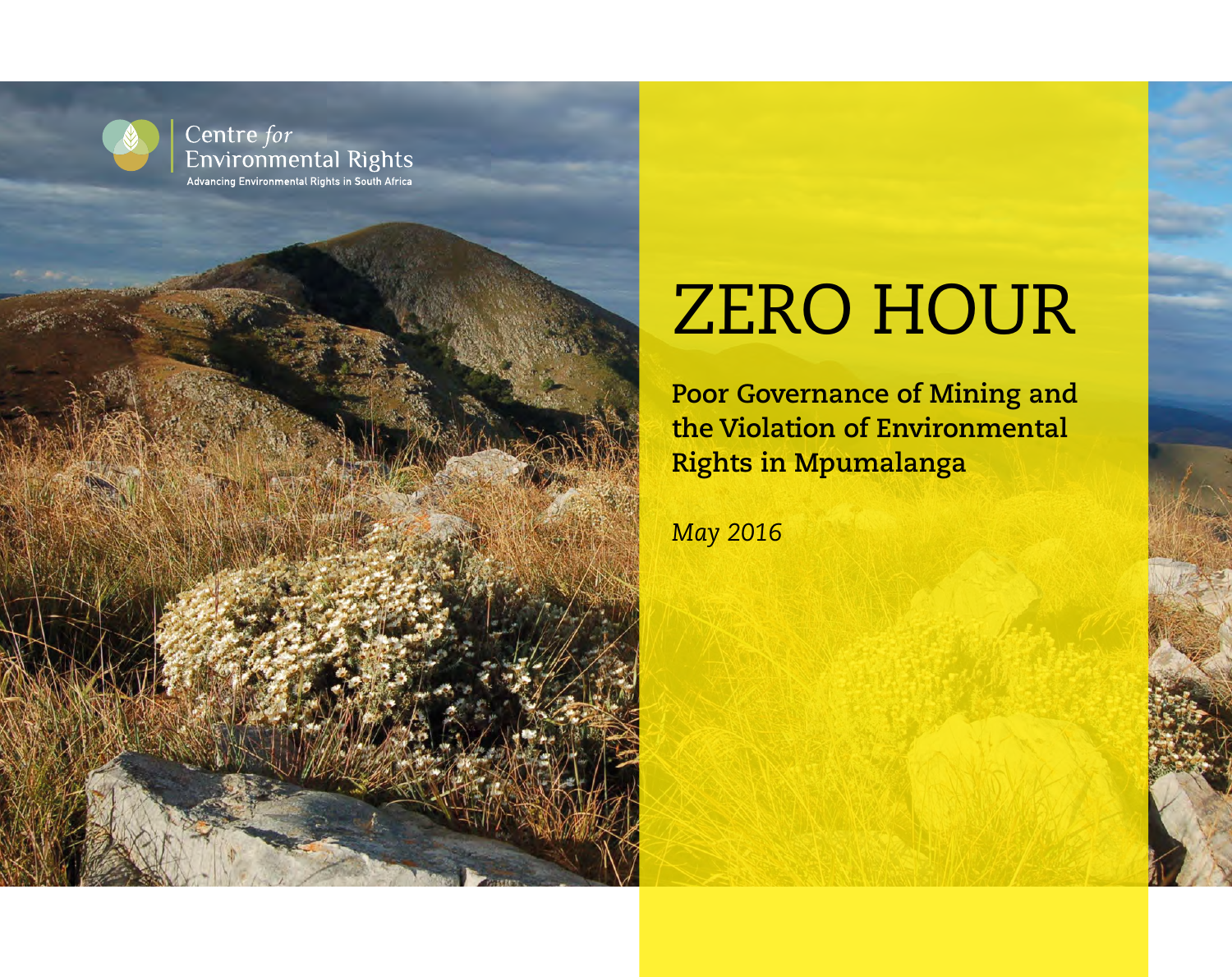## EXECUTIVE SUMMARY



Mining is a destructive activity that poses significant threats to the environment, health and livelihoods. Managing these threats to avoid the violation of Constitutional rights requires strong, well-resourced and principled regulation.

For the past fourteen years, Mpumalanga has experienced a proliferation of prospecting and mining right applications, particularly for coal. Regulation by the two departments with primary responsibility for mining – the Department of Mineral Resources (DMR) and the Department of Water and Sanitation (DWS) – has been poor. Communities and the natural environment are paying an indefensibly high price as a consequence of such poor governance and failure by these departments to ensure that mining companies comply with the law.

Alarm bells are ringing in Mpumalanga. Civil society organisations, communities, researchers, farmers and other government agencies have expressed concern about the detrimental impacts of mining on water security, soil and food security, and the health, well-being and development prospects of communities in Mpumalanga. Many have implored the DMR and DWS to stem the tide by refusing to authorise mining and water use that will cause unacceptable pollution and degradation.

South Africa is a water-scarce country which is experiencing its worst drought in thirty years. Yet while Mpumalanga contains areas of immense hydrological importance – areas that are strategic for the country's water supply – the DMR and DWS continue to grant mining and water use rights in these areas, risking water security.

**VII** 

This report was compiled using an in-depth review of evidence spanning more than five years, including academic studies, reports, litigation and pre-litigation cases, access to information requests, portfolio committee submissions, and parliamentary questions and answers. It entailed field work in the province, community meetings and consultations, meetings with local government officials, and meetings with mining companies. Repeated attempts to engage the DMR's Mpumalanga Regional Office were unsuccessful.

Our conclusion is that Mpumalanga faces environmental threats that will have dire consequences for South Africa's future prosperity. These are some of the reasons:

- By 2014, 61.3% of the surface area of Mpumalanga fell under prospecting and mining right applications. Mining involves the removal of huge quantities of topsoil, essential for cultivation. A mere 1.5% of SA's soils are considered high potential, and 46.6% of these are found in Mpumalanga. If mining continues at its current rate, around 12% of SA's total high potential arable land will be ruined.
- On the Mpumalanga Highveld, air quality is among the worst in the world. Air pollution from mining can be caused by particle emissions from activities such as processing, blasting, wind erosion of overburden, and dust entrainment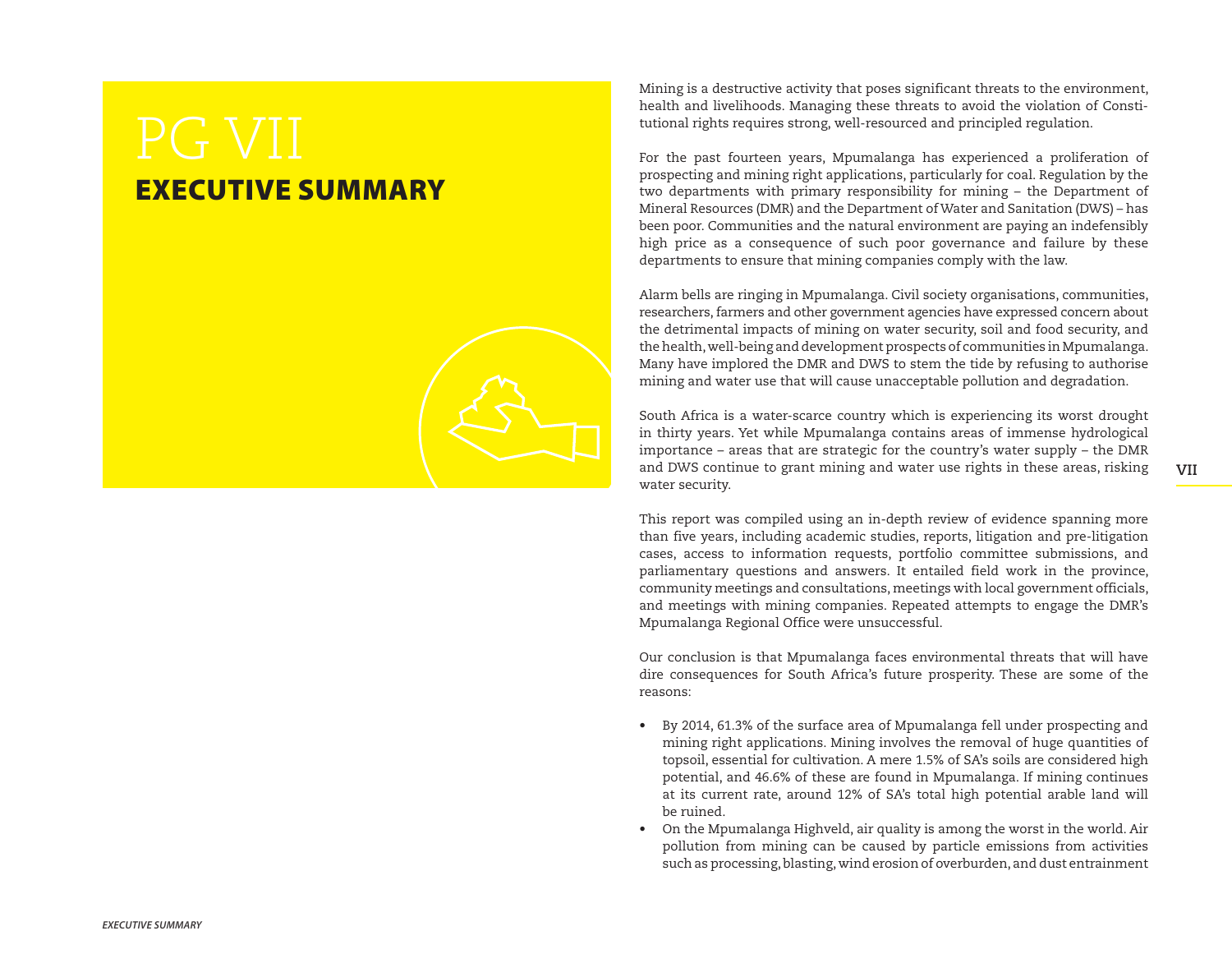from haul trucks. With 5000 coal trucks using Mpumalanga's roads daily, dust from mine haul roads contributes an estimated 49% of the nitrogen dioxide in the Highveld Air Pollution Priority Area.

- Mpumalanga occupies 6% of the country's land surface, but it holds 21% of its plant species. Nearly a quarter of its vegetation types are nationally gazetted as threatened. Nevertheless, 76% of Mpumalanga's grasslands have been targeted by mining and prospecting applications.
- In 2015, there were 239 operating mines and 788 derelict and ownerless mines in Mpumalanga, yet only 5 officials in the DMR were designated to monitor compliance with and enforcement of environmental laws at these mines. In 2015 the DWS employed 2 officials in Mpumalanga to perform both compliance monitoring and enforcement functions.
- As at the first quarter of the 2014/2015 financial year, mining contributed only 4.8% to the province's employment.

Mining-affected communities are exposed to water, soil, noise and dust pollution – causing ill health – and almost always experience social disruption ranging from increased crime to forced resettlement. Often the most vulnerable communities suffer the worst of these consequences: settlements are frequently located in close proximity to mines; houses crack from blasting operations; and some settlements are perilously situated above or close to abandoned mines, and collapse when subsidence occurs. With environmental non-compliance left unchecked, mines can continuously leach toxic water into ground and surface water, on which many depend in the absence of piped water.

**Key findings**

The Constitution confers on everyone the right to an environment not harmful to their health or well-being, and to have the environment protected for future generations. The Constitution also guarantees rights that include the right to life, to sufficient water and food, to just administrative action, to access to information, and to dignity. In this report, we provide evidence in support of our overall allegation that the DMR and the DWS are violating constitutional rights in Mpumalanga, and allow the violation of rights by mining companies.

Some of this report's main findings are listed below. While the evidence for these relate to mining in Mpumalanga, many are also true for other provinces in South Africa where extensive mining takes place:

- The DMR ignores comprehensive spatial planning and designation of sensitive, vulnerable and important areas. This has placed South Africa's "water factories" or strategic water source areas at risk.
- The DMR grants rights without having regard to cumulative impacts on water resources, biodiversity, air quality, and food security, nor to the health or wellbeing of affected communities, despite the consideration of these factors being required by law.
- The DMR has failed to take steps to use existing law to demarcate sensitive and critical areas, or to refuse prospecting and mining in these areas.
- The DMR unlawfully grants rights to companies already in violation of mining legislation.
- Appeals, lodged by interested and affected parties against the granting of rights and licences in inappropriate areas, are not being decided in accordance with the law. This places an enormous burden on communities and public interest organisations to challenge these poor decisions in court.
- There are not enough qualified and experienced officials in the DMR and the DWS to ensure the enforcement of legislation and the protection of rights. Moreover, officials are not incentivised to make decisions responsibly in compliance with the Constitution and empowering statutes.
- Water use licence conditions are often weak and inappropriate and enforcement by DWS is negligible.
- The DMR and the DWS perpetuate the legacy of pollution and degradation at derelict and ownerless mines by not securing adequate financial provision for rehabilitating damage to the environment and water resources.
- As a result of inadequate enforcement, mining companies face few or no consequences for their environmental crimes, committing violations with impunity, and transferring the cost of those crimes to the taxpayer.
- The culture of secrecy plaguing the mining industry, facilitated by regulators, hides noncompliance by mining companies with the law and allows them to misrepresent their compliance status to investors. It also disempowers affected communities who need that information to defend their rights.
- The mining industry continues to benefit from a special regulatory regime implemented by the DMR rather than environment authorities, like other industries. The conflict of interest in the DMR's mandate, to promote mining, and to regulate its environmental impacts, fundamentally compromises effective regulation of the detrimental impacts of mining.

## **Key recommendations**

- 1. Remove responsibility for environmental regulation of mines from the DMR, and have mining governed by environmental authorities — as is the case for all other industries.
- 2. Implement legal protection for areas in which mining would be too harmful, giving legal certainty to licensing authorities, mining companies, communities and civil society organisations. Priority should be given to protection of South Africa's "water factories".
- 3. Commit to licensing decisions that are informed by science, that are responsive to the views and concerns of environmental authorities and affected communities, and that take into account the compliance history of mining companies.